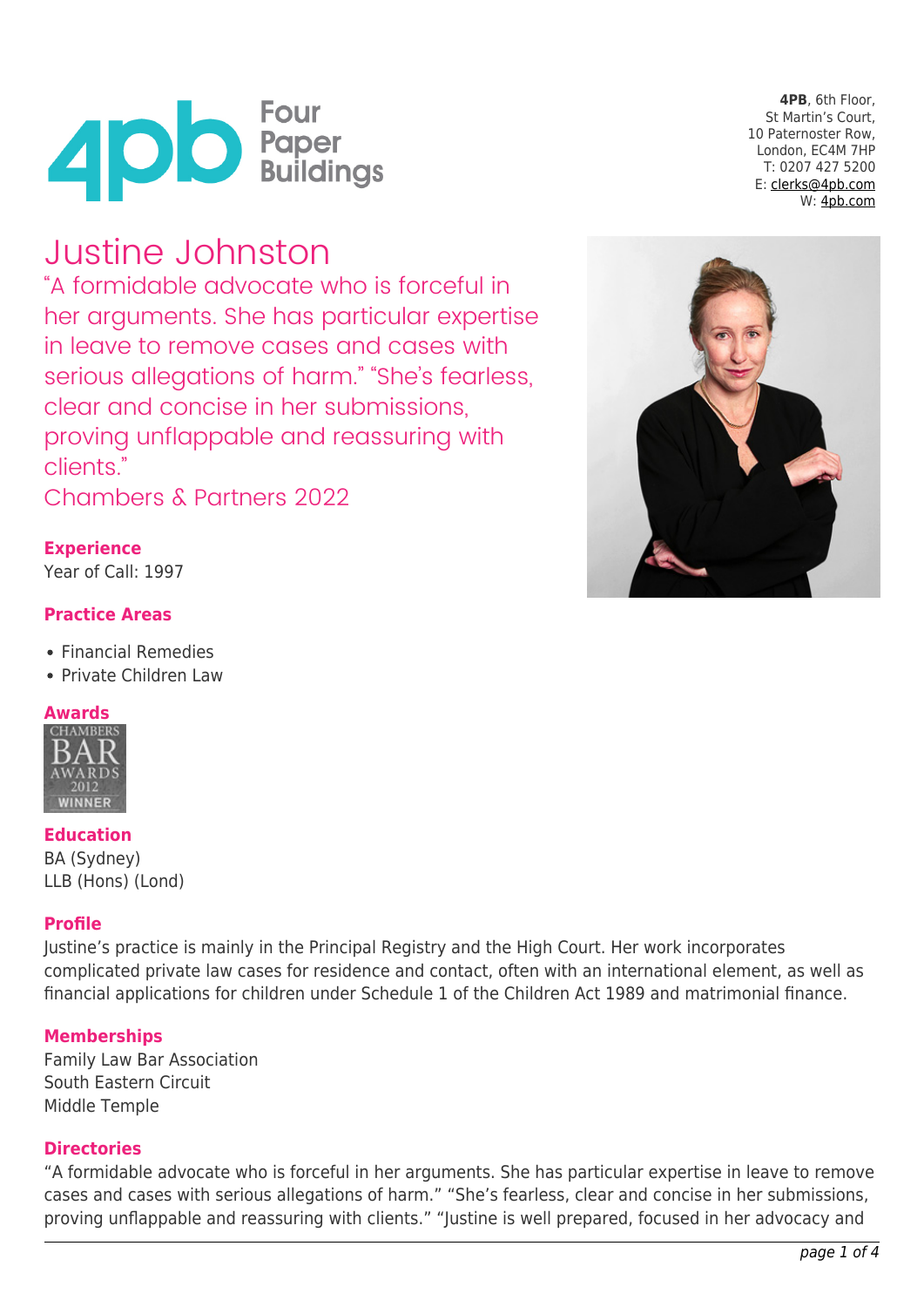#### good at cross-examination." **Chambers & Partners, 2022**

' An excellent advocate and a go-to barrister for difficult and challenging private Children Act cases. She is no-nonsense and stands up for her clients with steely determination. '

#### **Legal 500, 2022**

Renowned for her strong courtroom performances in complex private children matters. She also handles issues flowing from relationship breakdown. Johnston has particular experience in international leave to remove cases, and is commended for her no-nonsense and direct approach.

Strengths: "An excellent tactician who is respected by clients for her straight-talking advice. She is always across every detail of a case." "You want Justine in your corner in any family dispute. She is persistent, robust, and someone who can change the view of any judge." **Chambers & Partners, 2021**

'Is an absolutely fantastic advocate. She reads her audience incredibly well and her arguments are always perfectly pitched. She is the person you want in your corner when the chips are down.' **Legal 500, 2021**

# **Top Tier**

Renowned for her court performances in both family finance and complex private children matters, she handles all issues flowing from relationship breakdown. She has particular experience in international leave to remove cases. Sources commend her no-nonsense and direct approach.

Strengths: "Brave, committed and someone who will fight every inch of the case for her clients." "She's straight-talking, which clients appreciate, and she's fearless in court."

#### **Chambers & Partners 2020**

'Is a ferocious advocate. She has the full confidence of her clients and instructing solicitors.' **Legal 500, 2020**

#### **Top Tier**

Renowned for her expertise in both family finance and complex private children matters, she handles all issues flowing from relationship breakdown. She is recognised in particular for international leave to remove or internal relocation cases. Sources commend her no-nonsense and direct approach. Strengths: "She is ferocious. If you're on a sinking ship of a case and want someone to fight your corner, she's the one to call." "She is hugely committed and persuasive."

### **Chambers & Partners 2019 Band 1**

'She is a fighter who knows how to win.' **Legal 500, 2019**

Renowned for her expertise in both family finance and complex private children matters, she handles all issues flowing from relationship breakdown. She is recognised in particular for international leave to remove or internal relocation cases. Sources commend her no-nonsense and direct approach. Strengths: "A fierce advocate who fights her corner and pulls no punches. Clients love her for it." **Chambers & Partners 2018**

'She is hugely experienced, and brings real authority and gravitas to a case.' **Legal 500, 2017**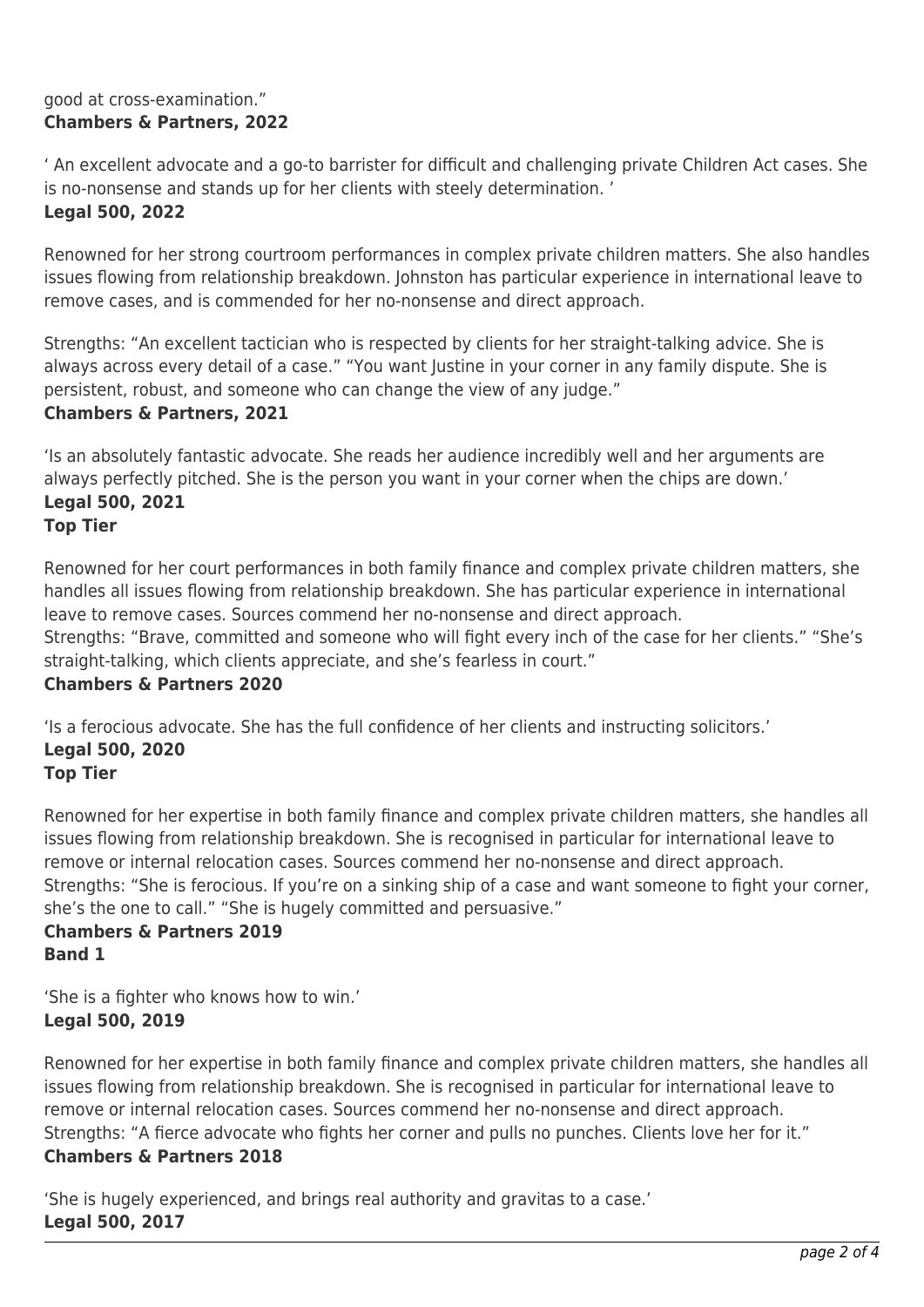Renowned for her expertise in both complex family finance and children matters, she handles all issues flowing from relationship breakdown. She is recognised in particular for international leave to remove cases.

Strengths: "She is a real fighter and a ferocious advocate who is incredibly well thought of. Her advocacy and preparation skills are extremely good."

### **Chambers & Partner 2017**

'She is a real fighter and someone you definitely want on your side in a difficult dispute.' **Legal 500, 2016**

Specialises in complex private law children cases but is also frequently instructed in cases which involve finance issues. She is a go-to senior junior for cases which require expertise in both areas.

Strengths: "As well as being client-friendly, she has an incredibly deep knowledge of some really technical legal issues. She's a really impressive advocate in court."

# **Chambers & Partners 2016 – Band 1**

'She is fantastic with clients: empathetic but also authoritative.'

### **Legal 500, 2015**

Has a wide practice dealing principally with complex private law children proceedings and overlapping matrimonial finance disputes, including high-value ancillary relief cases and international relocation matters.

Expertise: "She's relatively junior and up against people a lot more senior than her. A tenacious advocate, she's very strong in court, and can go up against anyone."

## **Chambers & Partners 2015 – Band 1**

Justine Johnston – 'She will go the extra mile for clients and does not take any nonsense.' Recommended as a Leading Junior in the area of Child Law **Legal 500, 2014**

Although highly proficient in matrimonial finance work, Justine Johnston is best known for her work in the children law world. She handles Schedule 1 Children Act 1989 cases and complex private law children mattters concerning residence and contact. Her practice is international in scope as illustrated by a recent matter she undertook where she appeared on behalf of a mother seeking to permanently remove a then 12-month-old boy to Russia. "Justine provides an exceptionally skilled all round service at the very highest level. Her exceptional practical and pragmatic approach ensures that the client is fully prepared at all times and is always strategically well positioned."

#### [Chambers 100 List UK B](http://www.chambersandpartners.com/uk-bar-100-juniors-results)ar

The Chambers Bar 100 ranks the top barristers practising at the Bar of England and Wales.

Justine Johnston represents a fine choice of counsel for matters pertaining to residence and contact, and is widely respected for her expertise on international matters.

Expertise: "She is absolutely fantastic. She is very thorough in the way she prepares and executes her arguments. I always walk into court in the knowledge that with Justine as my barrister I will get first-class representation."

#### **Chambers & Partners 2014 – Band 1**

Justine Johnston has a broad family law practice and is widely recognised as a leading junior in complex